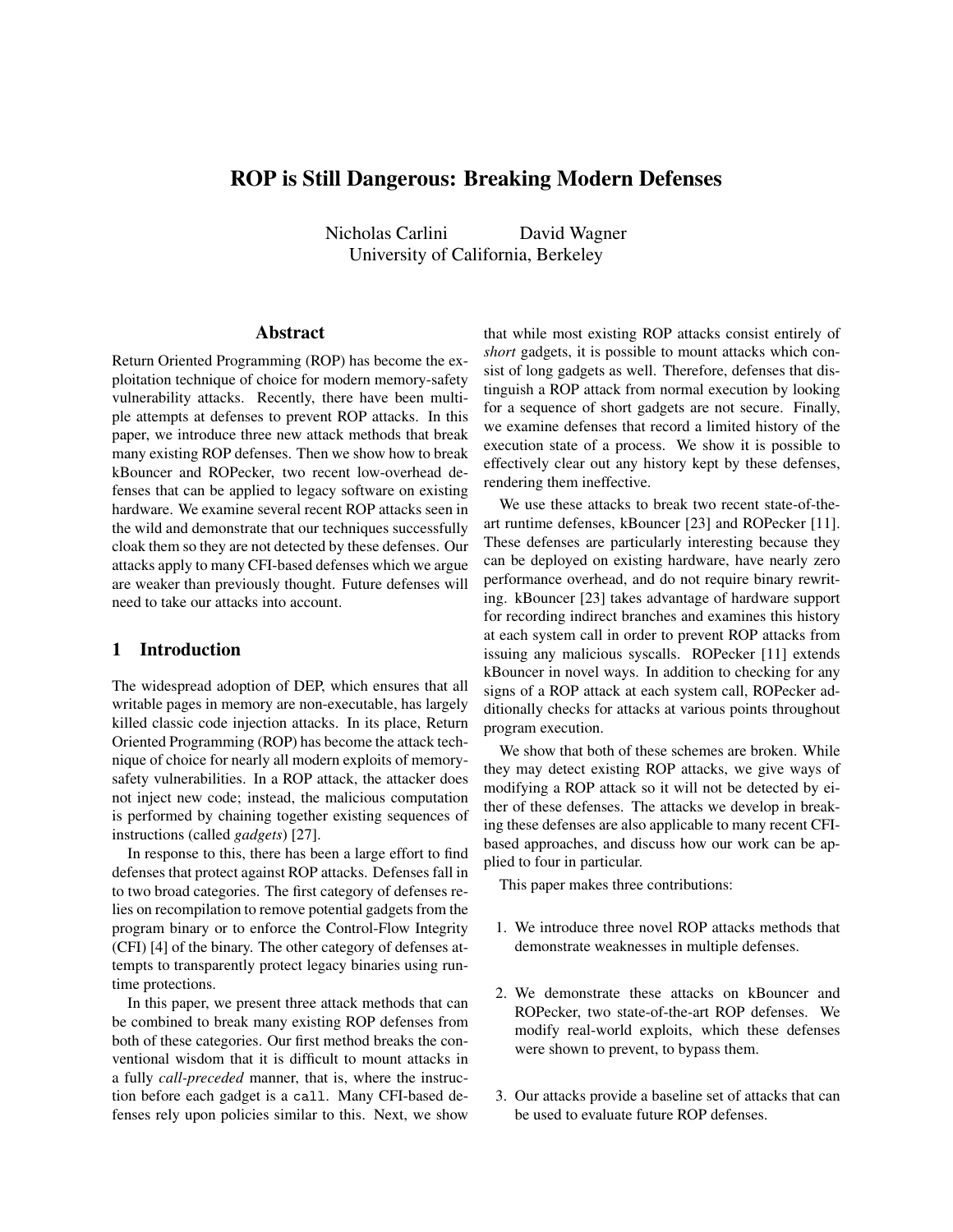# 2 Introduction to ROP Attacks

Return Oriented Programming (ROP) [27] is a generalization of return-into-libc [24] attacks where an attacker causes the program to return to arbitrary points in the program's code. This allows one to perform malicious computation without injecting any new malicious code by only controlling the program's execution flow. It has been shown that ROP can perform Turing-complete computation [30]. We provide a very brief overview of return oriented programming in this section. For a more complete introduction, we refer the reader to [7, 25, 27].

A ROP exploit consists of multiple *gadgets* that are chained together. Each gadget performs some small computation, such as loading a value from memory into a register or adding two registers. In a ROP attack, the attacker finds gadgets within the original program text and causes them to be executed in sequence to perform a task other than what was intended.

Gadget chaining is achieved by influencing indirect jumps executed by the program. Each gadget begins with some useful instructions (e.g., mov rax, rbx) and ends with an indirect jump (e.g., ret or jmp \*rcx). The attacker chains gadgets together by controlling the target of a gadget's indirect jump to point to the beginning of the next gadget in the sequence. In a classic ROP attack, gadgets end with the ret instruction and the attacker chains gadgets by writing appropriate values over the stack.

Many ROP attacks use *unintended* instruction sequences. Because x86 instructions are variable-width, it is possible that a potentially useful gadget sequence exists when starting at an offset that was not intended to be the beginning of an instruction. Our attacks do not rely on unintended instructions.

In Figure 1, we give an example ROP exploit that adds 0x32400 to the value stored at address 0x4a304120. This exploit begins by initializing two registers. It then reads the value stored at address eax, stores it into eax, adds ebx to eax, and stores this value back into memory.

Address Space Layout Randomization (ASLR). One common defense for ROP attacks is ASLR which works by randomly moving the segments of a program (including the text segment) around in memory, preventing the attacker from predicting the address of useful gadgets. Despite ASLR, ROP attacks are still common in the wild for two reasons. First, if even a single module has ASLR disabled, a ROP attack may be formed around only the code in that module. Second, an attacker may use an *information disclosure vulnerability* to de-randomize some module [29].





Figure 1: An example ROP exploit which adds the constant 0x32400 to the word at address 0x4a304120. At the left is the stack of the process with the addresses of the gadgets and the values to initialize the registers. At right are the instructions at those addresses.

# 3 Our Three Attack Primitives

We have identified three building blocks that are useful in attacking ROP defenses:

- *Call-Preceded ROP.* Normally, in a well-structured program, every ret instruction returns back to an instruction that immediately follows a corresponding call. ROP attacks deviate from this pattern. Therefore, many ROP defenses ensure that every ret instruction always targets an instruction that immediately follows some call. Our attack demonstrates that this policy is not sufficient: ROP attacks are still possible even when returns are restricted in this way.
- *Evasion Attacks.* It is common for defenses that monitor program execution at runtime to have a method of classifying execution as either "normal execution" or "gadget". Evasion attacks involve using gadgets that the defense classifies as "normal."
- *History Flushing.* Some defenses maintain only a limited amount of history about execution and inspect this history periodically. We can bypass defenses with this property by flushing the true history (cleansing the history of all signs of the ROP attack) and then presenting a new, fake view of history that the defense will not classify as an attack.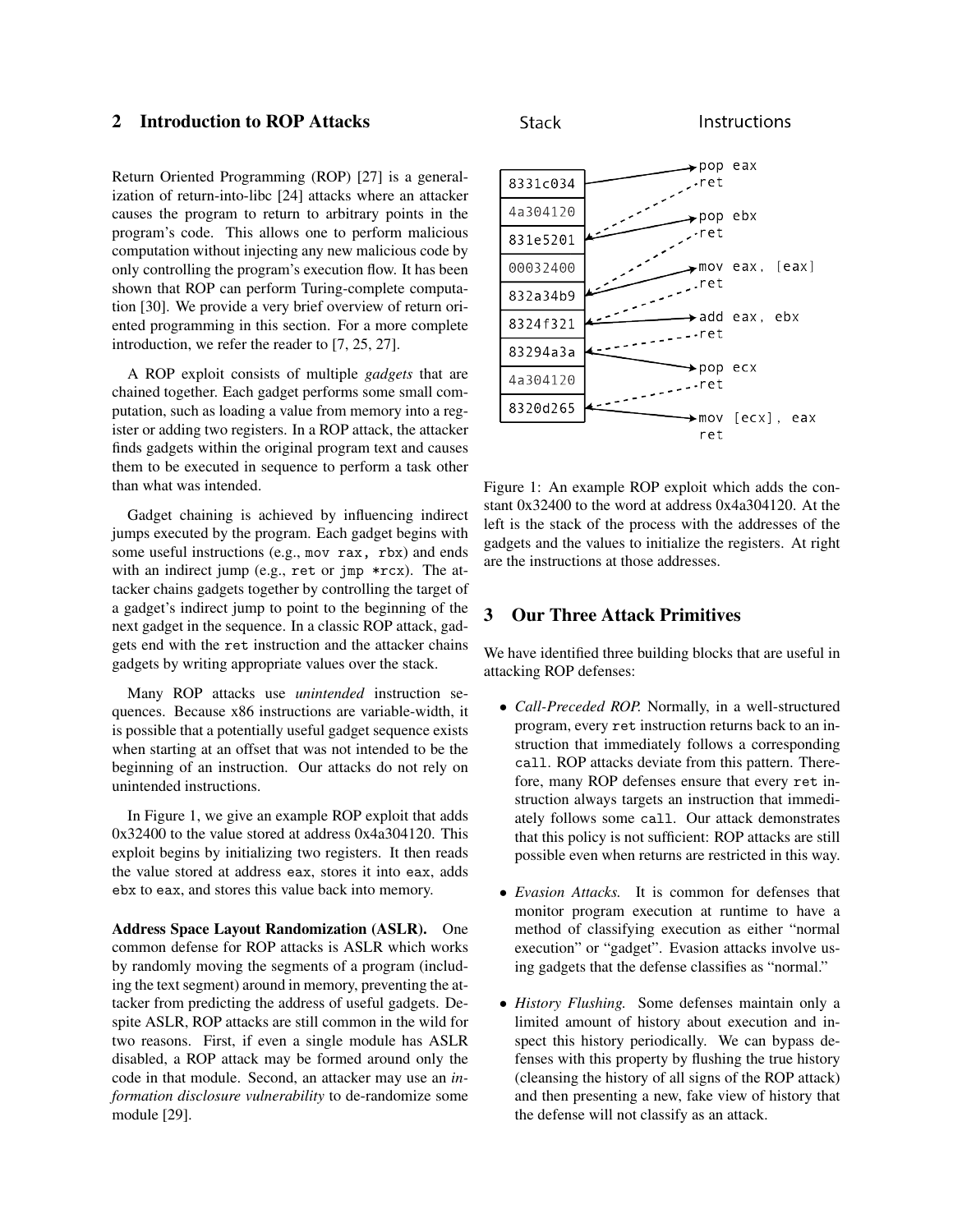Each of these three attack primitives bypasses a common defense mechanism. This section gives more detail about each of these three primitives. We then combine them in different ways to mount our full attacks on kBouncer [23] and ROPecker [11] in the following sections.

# 3.1 Call-Preceded ROP

The call-preceded policy. We say that an instruction is *call-preceded* if the instruction immediately preceding it is a call instruction. Many ROP defenses [6, 23, 32, 34] apply the following policy: any time a ret instruction is executed, its target must be a call-preceded instruction.

This policy seems helpful for defending against ROP attacks. In well-structured programs, calls and returns usually come in pairs. Any address that is returned to was almost always pushed by a call instruction previously. In a ROP attack, gadgets use the ret instruction to chain gadgets together, so this policy dramatically limits the space of candidate addresses where gadgets can be chosen from. For instance, one evaluation found that only 6% of gadgets are call-preceded [23]. Thus, one might intuitively expect the call-preceded policy to significantly increase the difficulty of mounting a ROP attack.

Using only call-preceded gadgets. Despite this intuition, we find that it is possible to mount ROP attacks in a fully call-preceded manner, where all gadgets start at a call-preceded address. The key idea is we allow gadgets to be more complex. This increases the space of candidate gadgets enough to find many call-preceded gadgets. By allowing our gadgets to be long and contain direct jumps or even conditional jumps, we find many more useful gadgets. In our experiments (see  $\S$  8.2), 70KB of binary code was sufficient to mount fully call-preceded ROP attacks.

## 3.2 Evasion Attacks

Classification-based defenses. Other ROP defenses work by monitoring the runtime behavior of a process and try to detect ROP attacks by classifying segments of execution as either "gadget" or "non-gadget", using some signature that is intended to characterize attributes of ROP gadgets. One of the most common approaches used to classify execution, as used in [11, 23], uses a length-based classifier. Existing ROP attacks tend to consist of long sequences of short gadgets, and so these defenses use this as their heuristic to classify gadgets.

These defenses separate the execution trace into segments of ordinary instructions, separated by indirect instructions (e.g., returns, indirect jumps). A length-based defense classifies each segment as gadget or non-gadget by examining its length: a short segment is classified as a gadget and a long segment as a non-gadget. If the defense observes too many short segments within some window, it reports a ROP attack.

Using gadgets that look like benign execution. A powerful attack on such defenses is to look for instruction sequences that would be classified by the defense as a non-gadget, but that perform some useful computation. These can then be used as stealthy gadgets in a ROP attack.

Length-based classifiers are particularly easy to evade. A simple attack is to use long gadgets, since these will be incorrectly classified by the defense as non-gadget. We demonstrate that it is possible to mount a ROP attack that contains a mixture of both short and long gadgets, thus evading many published detectors.

More generally, one could imagine future ROP defenses that rely on other heuristics for distinguishing ROP attacks from normal program execution. An *evasion attack* is one that will be classified by the defense as normal, but in reality allows the attacker to mount a ROP attack.

# 3.3 History Flushing

History inspection defenses. There are many runtime defenses that inspect program execution at different points throughout its execution. Typically, these defenses keep only a limited amount of history about the program's execution, and so must decide whether an attack is occurring or not based upon information saved in the recent past. Usually, performance considerations rule out constantly monitoring all execution, so this inspection process is only invoked at certain points (e.g., when the application issues a system call).

Using gadgets to hide history. Such defenses can be fooled by preventing them from seeing any evidence of a ROP attack. We perform the ROP attack when they are not watching, periodically performing enough innocuous actions to wipe the history clean of any evidence of the past ROP attack before the defender's inspection process is invoked. While the defender is running, we do not attempt to make progress towards our attack goal. Instead, we insert effective no-op instructions so that the defender does not see any evidence of attack.

Though similar, this attack is different from an evasion attack. An evasion attack attempts to make progress in the attack while being *continuously* monitored by the defender. In a history flushing attack, there is a period of time when the defender is not running, when we make forward progress. Before the defender runs, we clear out this history so it is not visible to the defender, but do not attempt to make forward progress while the defender is watching. After the defender has made its observation, we continue with our attack.

For instance, kBouncer uses the Last Branch Record, a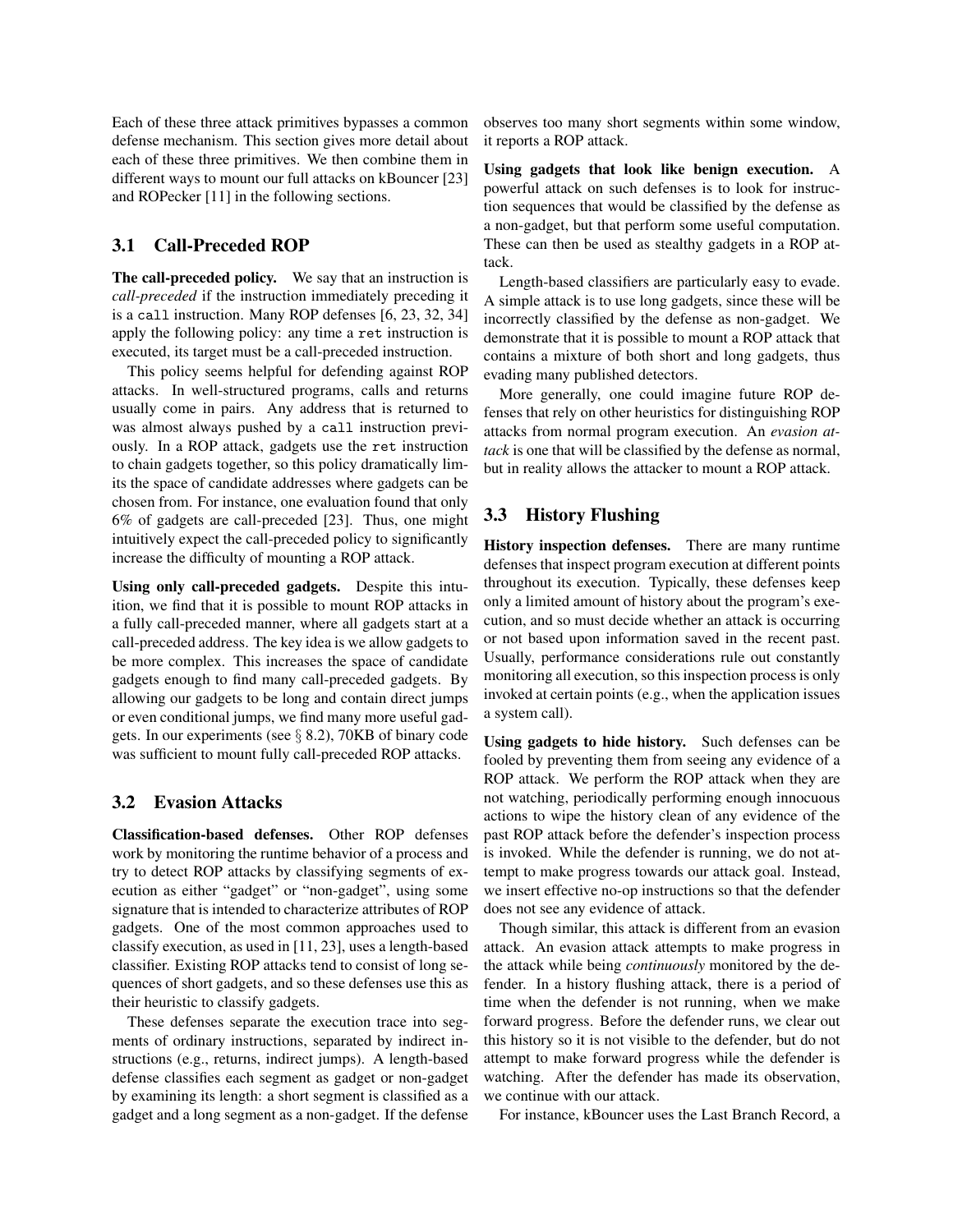hardware feature that records the 16 most recent indirect jumps. Our history-flushing attack on kBouncer performs the bulk of the ROP attack, then performs 16 innocuous indirect jumps to remove the evidence of the ROP attack from the Last Branch Record. As we show  $(\S$  8.3), this prevents kBouncer from detecting the ROP attack.

## 4 Attack Goal & Threat Model

Attack Goal. The goal of each of our attacks, without loss of generality, is to issue a single syscall. It is usually enough to issue a mprotect (on Linux) or VirtualProtect (on Windows) system call to make a page in memory both writable and executable; after that, exploitation is trivial. $<sup>1</sup>$ </sup>

This is not the only possible goal an attacker may have. There are other methods of attack that do not involve issuing system calls [10]. We do not consider them in this work, although our results suggest these attacks are equally possible, and in some cases even trivial.

Threat Model. At a minimum, we assume that an attacker has a known exploit that allows control of the instruction pointer in the future. A stack overflow is sufficient; a heap overflow that allows an arbitrary memory write to a function pointer is also sufficient; as is directly overwriting other function pointers. We assume the attacker knows that the defense is present and knows how it works. We assume that DEP is enabled, so no page is both writable and executable. We focus on the case where the program contains at least one library whose executable region has not been randomized with ASLR, or where all modules have ASLR enabled but there exists a memory disclosure vulnerability, as this is the situation that modern ROP attacks typically exploit.

We also assume that there exists some way of running arbitrary code if the new defenses were not present. We do not claim to create attacks that allow running arbitrary code in all situations; we only hope to show that if it is possible to mount a ROP attack when the defense is not present, then it is possible when it is present.

### 5 Defeating kBouncer

#### 5.1 Overview of kBouncer

Pappas et al. introduced kBouncer [23], a scheme that uses indirect branch tracing to detect ROP attacks. At a high level, kBouncer periodically pauses execution of the program, inspects recent execution history, and then either allows the process to proceed or kills it.



Figure 2: Overview of our history hiding attack on kBouncer. We mount a traditional ROP attack, insert a number of innocuous gadgets to hide this from kBouncer, and finally restore registers and issue the desired syscall.

kBouncer uses the Last Branch Record (LBR), a feature of modern Intel CPUs, to inspect the last 16 indirect branches taken each time the program invokes a system call. kBouncer checks two properties of the history stored in the LBR. First, it verifies that all ret instructions in the LBR returned to a call-preceded address. Second, if the eight most recent indirect branches are all gadget-like, the process is killed. kBouncer defines a sequence of instructions as *gadget-like* if there exists a flow of execution from the first instruction executed to any indirect branch in under 20 instructions.<sup>2</sup> kBouncer is very efficient: it only needs to check the LBR during system calls and only checks 16 different entries in the LBR.

## 5.2 History Hiding Attack

#### 5.2.1 Attack Overview

We dub our first attack on kBouncer the *history hiding attack* (see Fig. 2). At the core of kBouncer is the assumption that an attack can be detected by inspecting the state of the process at the syscall interface, after the attacker has already gained control of the system for a potentially unbounded period of time. After mounting a traditional ROP attack to prepare the state of memory (and possibly defeat ASLR, if required), we use a history flushing attack to clear evidence of the attack from the LBR. Finally, we use an evasion attack and a few carefully-chosen gadgets to issue the syscall.

We call a process state *valid* if kBouncer's inspection method will not detect an attack when run from that state. A state is valid if all of the entries in the LBR whose source is a ret instruction have a call-preceded destination, and if at least one of the last eight entries has more

<sup>&</sup>lt;sup>1</sup> Alternatively, if we can execute the execve syscall, we can spawn a second process running an arbitrary program.

 $2k$ Bouncer cannot observe the actual path of execution taken during a sequence of instructions between two indirect jumps, so it cannot count the number of instructions actually executed between two indirect jumps. It can only observe the beginning and end of that sequence. For this reason, kBouncer conservatively treats a sequence as gadget-like if it starts with an instruction that can reach an indirect jump in less than 20 instructions.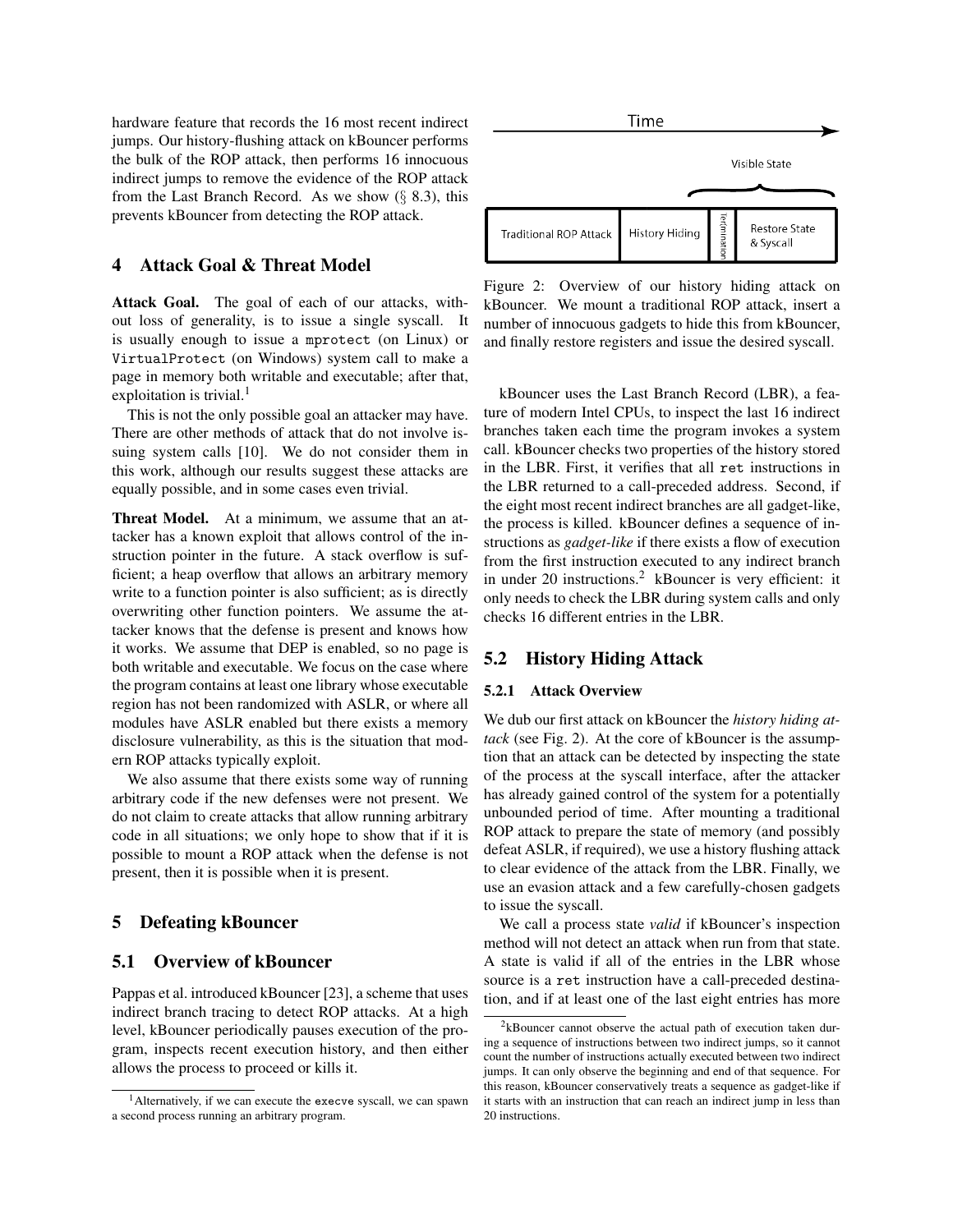than 20 instructions between source and the nearest indirect branch. We show that it is easy to return to a valid state while simultaneously maintaining control of the process. The steps of the history hiding attack are as follows:

Initial exploitation. Initially, we mount a traditional ROP attack in whichever way is easiest. We ignore the fact that kBouncer is running and use any gadgets we would like, call-preceded or not. We then prepare memory so we are ready to make the syscall, but we do not invoke it yet.

Hide the history. At this point in our exploit, we are ready to make the syscall, but if we were to actually issue it, kBouncer would detect an attack. To fix this, we must bring the process into a valid state without losing our progress from the prior step. To do this we use the history-flushing primitive discussed previously. As a side effect of using the flushing primitive, the registers may be clobbered, but important memory locations will remain unchanged.

Restore registers and issue the system call. After bringing the process into a valid state, we restore the registers to their desired values while maintaining a valid state. Then, we issue the system call. This is via an evasion attack: because the task is relatively simple, it can be accomplished with fewer than 8 call-preceded gadgets.

### 5.2.2 Initial Exploitation

This step prepares memory to make it as easy as possible to issue the syscall in as few gadgets as possible after the history has been flushed. In particular, we prepare all of the arguments for the system call and save them in some easily recoverable location. We make no restrictions on the methods the attacker may use during this step of our attack. Because we are going to hide our history, kBouncer will not observe anything performed in this step. Since ROP gadgets are Turing-complete, we are able to perform arbitrary computation during this phase, so this step is straightforward to implement.

#### 5.2.3 Hiding the History

Hiding history through LBR flushing. We use a history-flushing primitive, built from two gadgets (Fig. 3), to remove all traces of our attack from the LBR:

- 1. A short *flushing* gadget: a simple call-preceded gadget that performs a ret, and ideally does not modify many registers.
- 2. A long *termination* gadget: a call-preceded gadget that is long enough for kBouncer to not classify it as a gadget: there must be at least 20 instructions

|       |     |                |     | add<br>mov | [esp+17Ch], ebx<br>ebx, [esp+17Ch] |
|-------|-----|----------------|-----|------------|------------------------------------|
| (1)   |     |                |     | sub        | ebx, ebp                           |
|       | pop | ebp            |     | jmp        | A                                  |
|       | ret |                |     | .          |                                    |
|       |     |                | A : | add        | $[esp+64h]$ , ebx                  |
| (2)   |     |                |     | jmp        | B                                  |
|       | jmp | A              |     | .          |                                    |
|       |     |                | B:  | mov        | esi, [esp+1COh]                    |
| A : - | mov | eax,3          |     | lea        | eax, [esi*8-4]                     |
|       | ret |                |     | sub        | eax, [esp+64]                      |
|       |     |                |     | and        | eax,7h                             |
| (3)   |     |                |     | mov        | edi, [esp+64]                      |
|       |     | $cmp$ eax, $6$ |     | lea        | eax, [edi+eax+4]                   |
|       | jbe | B              |     | shr        | eax,3                              |
|       |     |                |     | cmp        | eax, esi                           |
| B :   | ret |                |     | jbe        | C                                  |
|       |     |                |     |            |                                    |
| (4)   |     |                | C:  | mov        | eax, [esp+1C0h]                    |
|       | xor | eax, eax       |     | add        | esp, 19Ch                          |
|       | ret |                |     | pop        | ebx                                |
|       |     |                |     | pop        | esi                                |
| (5)   |     |                |     | pop        | edi                                |
|       | mov | $[$ eax $]$ ,0 |     | pop        | ebp                                |
|       | ret |                |     | ret        |                                    |
|       |     |                |     |            |                                    |
|       |     |                |     |            |                                    |

(a) Flushing Gadgets (b) Termination Gadget

Figure 3: Examples of the two types of gadgets used by our history-hiding attack on kBouncer. A flushing gadget flushes the contents of the LBR. A termination gadget brings the system into a valid state.

along every possible control path from the start of this gadget to any indirect branch.

We use these two gadgets as follows. First, we repeatedly use the flushing gadget to completely clear the contents of the LBR until it only contains the flushing gadget repeated 16 times. Though the LBR has been flushed and contains no history of the previous ROP attack, the state is still not valid. If kBouncer were to be invoked at this point, every entry in the LBR would be classified as a gadget by kBouncer and an attack would be detected.

We now use the termination gadget. The purpose of this gadget is to bring the LBR into a valid state by making at least one of the last eight entries in the LBR have length greater than 20. That is, the termination gadget is used to *terminate* kBouncer's backwards search for gadget-like sequences. We make no assumptions about the register state after the termination gadget is executed: the only requirement is that after we use it, we still have control of instruction flow.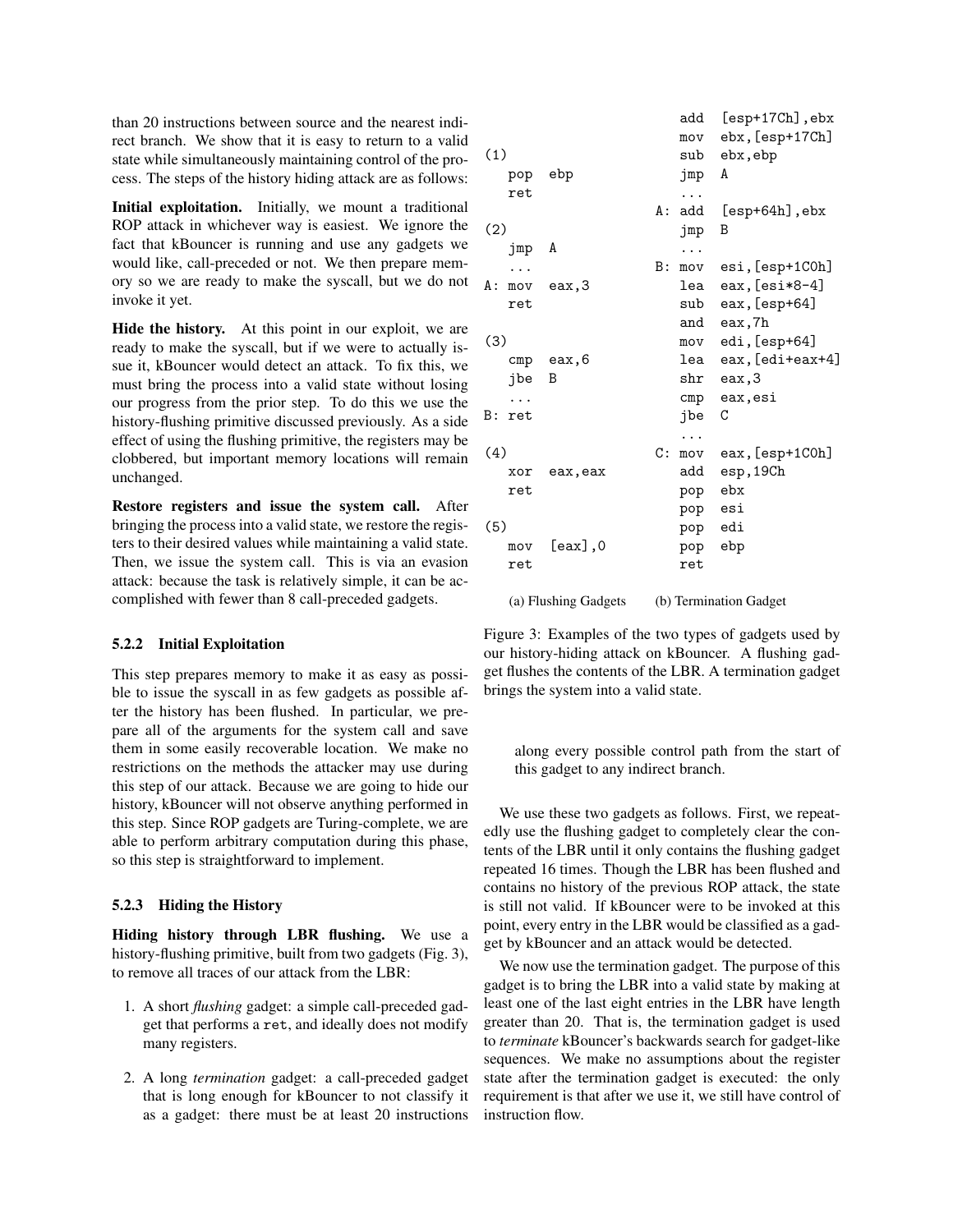| 4a833dd4 | dec  | ecx         |
|----------|------|-------------|
| 4a833dd5 | fmul | [4A88BBC8h] |
| 4a833ddb | ine  | 4A833DD4    |

Figure 4: An example of a context switch gadget found in icucnv36.dll.

Note that during the first step where the attacker prepares memory, the attacker may perform arbitrarily complex calculations. This may make it possible to initialize registers and memory so that executing the flushing gadgets and then the termination gadget results in exactly the desired state to issue the syscall. However, this is not always possible. For example, the termination gadget may set eax to 0, but issuing the syscall may require eax to be 7. Our attack handles this situation by later restoring register state (described below).

Because the termination gadget is over twenty instructions long and might contain conditional branches, it is sometimes necessary to initialize registers and memory to meet the preconditions for successful execution of the termination gadget. First, we need to ensure that any conditional branches in the termination gadget will be followed in a specific manner. Second, memory reads and writes must not fault and crash the process. This is often as easy as initializing registers to specific values before using the termination gadget. We have found that termination gadgets are very common, and that it is often easy to find termination gadgets that perform only a few conditional branches and memory reads and writes (see  $\S$  8.3.1).

History hiding by itself does not defeat kBouncer, but it simplifies the attacker's job from expressing the entire attack using call-preceded gadgets to expressing only the final step of the attack using call-preceded gadgets.

Hiding history through context switching. We also found an alternative way to flush history. The LBR is shared across all user-space processes. This lets us flush the LBR using a single gadget, the *context switch* gadget. A context switch gadget is one that will run for many seconds and will not contain any indirect branches. The simplest way to find such a gadget is to look for loops that perform a very limited computation using only registers, see Fig. 4 for one such example.

To flush the LBR, we call the context switch gadget once. Due to the number of cycles this gadget takes to execute, it is almost certain that there will be several context switches to other user threads during its execution. When this happens, the other thread will write its own entries to the LBR, flushing all history of our prior attack. Eventually, when our context switch gadget finishes, the LBR will be in a valid state as long as the other process was not under attack, as the LBR is now full of innocuous entries from the other process.

Future hardware could save and restore the LBR on context switches, which would prevent this method of history flushing. Therefore, we did not use this approach in our case studies  $(\S 8)$ ; instead, we used flushing and termination gadgets, which would suffice to hide history even if the LBR was saved and restored on each context switch.

#### 5.2.4 Restoring Registers with Returns

We must now restore the registers to their desired values in order for the syscall to proceed. This is by far the simplest step and can be usually be accomplished with a few gadgets that pop register values off the stack. kBouncer will be able to observe each gadget we use, so each one must be call-preceded and we must use fewer than eight.

This step is often very easy because of the x86 calling convention: the procedure being called must restore almost all of the registers, so procedures tend to begin by pushing all of the registers onto the stack and end by popping those values off to restore them. This allows us to find a gadget that pops all the registers off the stack and then returns. Usually, we can find all the (call-preceded) gadgets we need in this way.

#### 5.2.5 Restoring Registers without Returns

There are other ways to restore register state. We now discuss four alternative methods. The first two are existing techniques that can be applied here, but in our experience are difficult to apply in practice due to the fact that we must use fewer than eight gadgets. We have found the later two techniques more applicable in practice.

ROP without return instructions. Checkoway et al. found it is possible to mount a ROP attack by looking for a pop followed by an indirect jump (e.g., pop edx; jmp \*edx) [8]. This instruction sequence is functionally identical to a ret, and so can simply be used in its place. However, these sequences are less common.

Jump Oriented Programming (JOP). JOP attacks use register-indirect jumps to chain gadgets together. Unfortunately, each useful gadget must be followed by a dispatcher gadget, which is used for chaining. Since we must restore register state with at most eight gadgets, if we want to use JOP, we are limited to four useful JOP gadgets.

Using Non-Call-Preceded Gadgets. Occasionally, it may be easier to use non-call-preceded gadgets. We can invoke a non-call-preceded gadget using a *reflector* gadget. A reflector gadget is a call-preceded gadget that ends in a register-indirect jump; it can be used to jump to any gadget we like, call-preceded or not. This is because kBouncer imposes no constraints on indirect jumps. Our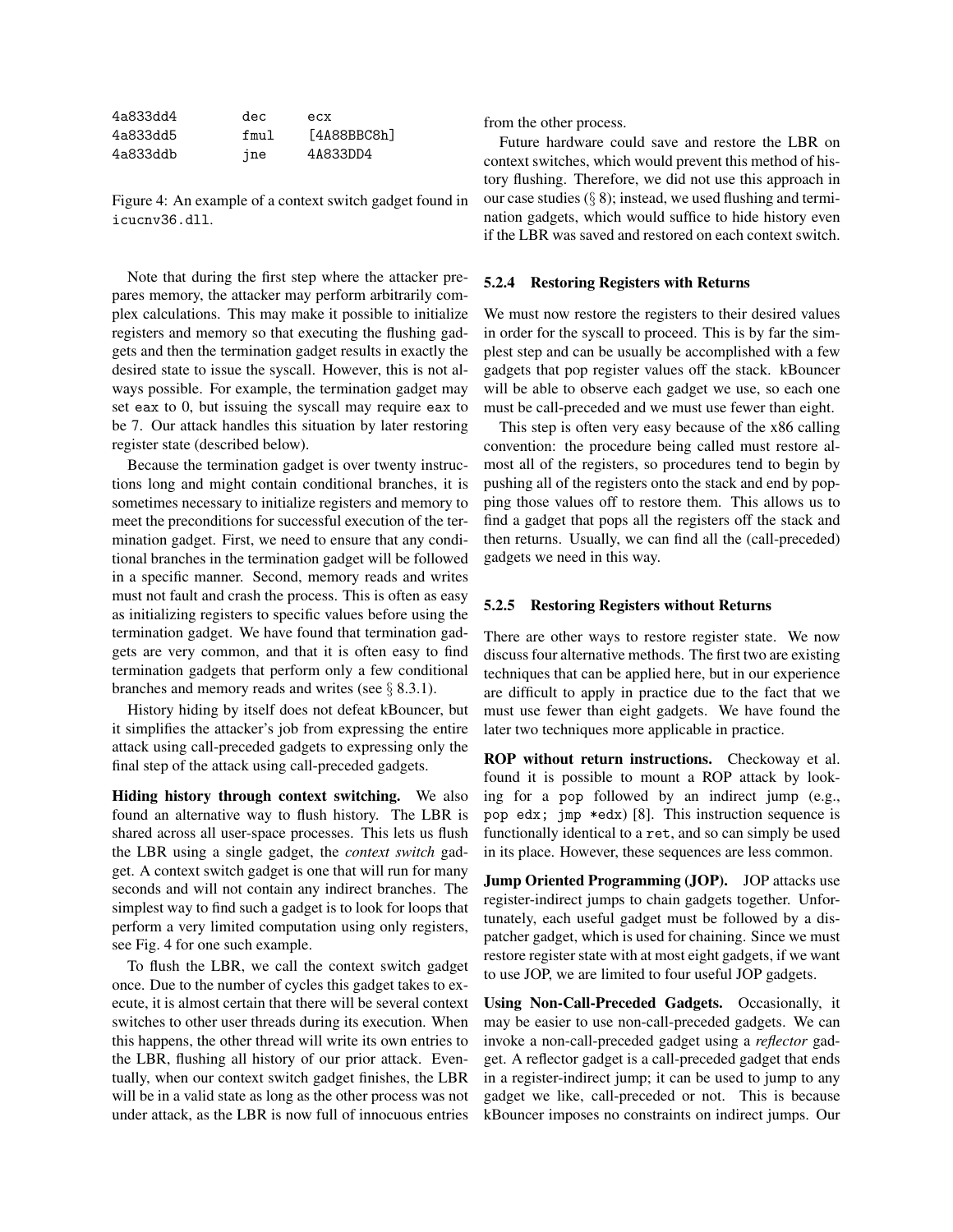experience is that this trick is rarely needed in practice, but sometimes it makes constructing the attack easier.

Call Oriented Programming (COP). We have found an alternate method of mounting a ROP-like attacks without using ret instructions. We call our approach Call-Oriented Programming (COP). Instead of using gadgets that end in returns, we use gadgets that end with indirect calls. This may at first seem trivially similar to jumporiented programming, but there is one important distinction: indirect calls are usually memory-indirect (the location to which control is transferred is determined by a value in memory, not directly by the value of a register). As a result, COP attacks do not require a dispatcher gadget. In a COP attack, gadgets are chained together by pointing the memory-indirect locations to the next gadget in sequence. The initialization of these memory locations can be done *in advance*.

This allows our attack to set up these memory locations before the history hiding, then restore register state using COP gadgets. As long as fewer than eight COP gadgets are used, kBouncer will detect no attack. When mounting a COP attack, it is trivial to directly issue the desired system call as well: the final gadget in the sequence will point to the system call to be issued.

We have found that memory-indirect calls, and in particular COP gadgets, are common. They are even more common than call-preceded gadgets that end in a ret. There are two reasons why this is the case. First, with dynamically linked libraries, all calls to functions outside of the current module are indirect calls, because the function location is not known in advance. Second, most objectoriented code relies on memory-indirect calls (e.g., the vtable in C++).

COP attacks do not eliminate the need for ret-based gadgets. Initializing a COP attack is much more difficult: the attacker must have control of program flow, must overwrite specific indirect-call locations, and must control the stack. This usually is not possible with a single exploit. Therefore, it is natural to combine a ROP attack (for initial setup) with a COP attack (for restoring registers).

#### 5.2.6 Issuing the System Call

The final step of our attack is to issue the desired syscall. We usually accomplish this by calling the appropriate libc or kernel32 wrapper function.

There is one complication. We cannot simply return directly to the beginning of the desired function (e.g., mprotect, VirtualProtect) as a normal ROP attack would. When kBouncer is in place, this is not possible: the attack would fail because the start of this function is not call-preceded. We have found three different ways to call a function without directly returning to it.

```
call [7C37A094]
A: mov eax,[_osplatform]
   jmp B
   ...
B: dec eax
   neg eax
   sbb eax,eax
   and eax,103
   lea ecx,[ebp-0Ch]
   push ecx
   inc eax
   push eax
   push [EBP-8]
   push [EBP-4]
   call [VirtualProtect]
```
Figure 5: A call-preceded call to VirtualProtect in msvcr71.dll. The attacker can return directly to A.

- 1. We can use a *reflector gadget*: a call-preceded gadget that ends with a register-indirect jump. This allows us to simply set a register to point to the function we wish to call and then return to the reflector gadget. This is the simplest approach if a reflector gadget can be found.
- 2. It is still possible to exploit the desired function even if no reflector gadgets are available. This is achieved by finding an call to the desired function somewhere in the program's code and looking backwards in the instruction sequence for a preceding call. Fig. 5 shows an example where the msvcr71.dll binary directly calls VirtualProtect.
- 3. It is sometimes possible to return into the middle of a desired function, right after a call instruction. For example, execv() launches a shell with a string and an array of arguments (Fig. 6). If we initially initialize rax to contain a valid environment pointer, we can call execv by returning directly to  $\le$ execv+18>, which is call-preceded.

Any of these can be used to complete our attack.

## 5.3 Evasion Attack

Our history hiding attack breaks kBouncer by taking advantage of its limited history. If kBouncer were extended to have a complete view of history, would it become more effective? We show that, even if the LBR were of infinite size, kBouncer could still be broken by an evasion attack.

Our attack is similar to the history hiding attack  $(\S$  5.2), except that the initial preparation phase is mounted using only call-preceded gadgets. This eliminates the need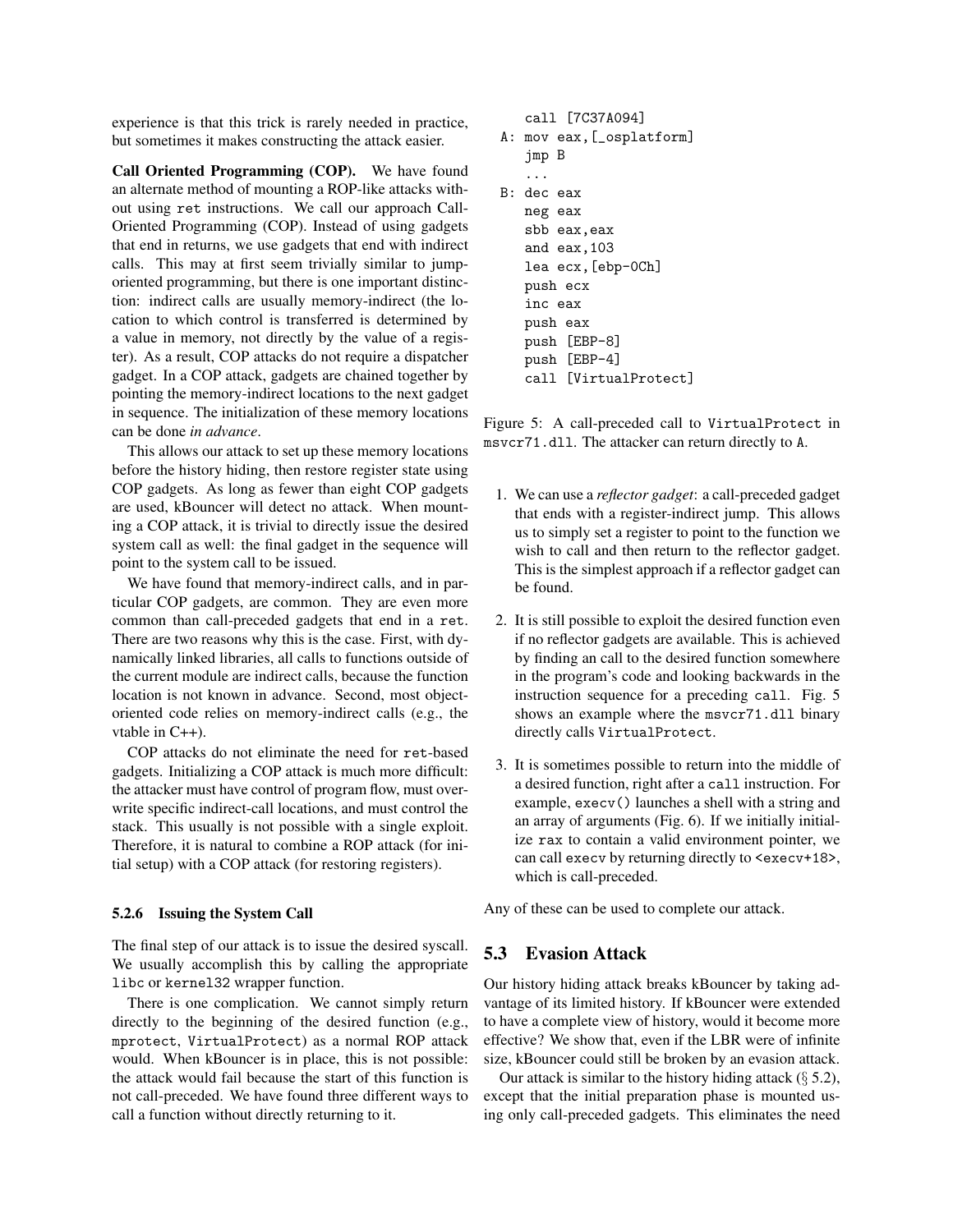| <excve>:</excve> |                 |
|------------------|-----------------|
| push             | rbp             |
| mov              | rbp,rsp         |
| push             | r14             |
| push             | rbx             |
| mov              | r14,rsi         |
| mov              | rbx,rdi         |
| call             | NSGetEnviron    |
| mov              | $rdx$ , $[rax]$ |
| mov              | rdi,rbx         |
| mov              | rsi,r14         |
| call             | execve          |
| mov              | eax,-1          |
| pop              | rbx             |
| pop              | r14             |
| pop              | rbp             |
| ret              |                 |
|                  |                 |

Figure 6: Disassembly of the execv function in libc on our system. The call to \_NSGetEnviron allows a callpreceded return directly into this function.

for a flushing gadget, the only piece that an infinite-LBR kBouncer would preclude. Therefore, our attack consists of a (call-preceded) setup, a (call-preceded) termination gadget, followed by (call-preceded) register restoration and syscall.

This yields a successful evasion attack on kBouncer. By using only call-preceded gadgets and by breaking up the chain of short gadgets with a long termination gadget, kBouncer can see the entire attack but still will not recognize it as an attack. Our experiments show that if over 70KB of program text is available, then there are enough call-preceded gadgets that this attack is possible (see § 8.2).

### 6 Defeating ROPecker

### 6.1 Overview of ROPecker

ROPecker [11] is a ROP defense that builds on ideas found in kBouncer. ROPecker differs from kBouncer by running its inspection method more frequently and inspecting the program state more thoroughly at the time of inspection. The actual policy it enforces is very similar to the kBouncer policy.

In ROPecker, only a few pages are ever marked executable at one time. We call these pages the *executable set*. Whenever a page not in the executable set is executed, a page fault is generated and ROPecker pauses process execution to check for an attack. If ROPecker does not detect an attack, it marks the new page as executable, marks the least recently executed page as non-executable, and resumes the process. ROPecker also runs its detector whenever the process invokes a syscall as kBouncer does.

ROPecker's detector is more sophisticated than kBouncer's in that it looks at both the recent past and projects forward into the near future. Similar to kBouncer, ROPecker classifies the current state as an attack if there is a long chain of *gadget-like* sequences in the LBR (the recent past). In addition, ROPecker attempts to emulate what will happen in the near future once the process is resumed. It counts the number of gadget-like sequences that are about to execute. If the sum of the number of gadgets found in the LBR and the number of gadgets looking forward exceeds some threshold, ROPecker classifies this as an attack.

ROPecker's emulation works by disassembling the instruction stream from the instruction that is about to execute when the page fault occurs. If there is a short sequence of instructions that leads to an indirect jump, ROPecker classifies this as a potential gadget. ROPecker will then emulate the effects of each of the instructions leading to the indirect jump in order to compute where this jump will go. ROPecker follows this indirect jump and starts disassembling again. When it reaches an instruction where there is not a short sequence of instructions leading to an indirect jump, it stops the search. ROPecker then counts the number of indirect jumps followed, and classifies each of those as gadgets.

ROPecker verifies that from the current execution point there are not 11 gadget-like sequences of instructions.<sup>3</sup> ROPecker classifies an instruction sequence as a gadget if it contains six or fewer instructions ending in an indirect branch, with no direct or conditional branches along the way.

### 6.2 The Repeated History Hiding Attack

#### 6.2.1 Attack Overview

We show how to break ROPecker using a *repeated history hiding* attack. This attack repeatedly invokes the history-hiding primitive, introduced in  $\S$  3.3, just before ROPecker's detector is about to execute. We again define a state to be *valid* if the inspection method will not detect an attack. The state must be valid at two points in time: whenever a new page is loaded in to the executable set and whenever a syscall is executed.

Our attack alternates between three phases, as depicted in Fig. 7. The *loading phase* loads useful pages into the executable set. The *attack phase* invokes gadgets on these pages. The *flushing phase* mounts the history hiding attack from § 5.2 using only gadgets from the pages that are

<sup>&</sup>lt;sup>3</sup>The ROPecker paper does not pick a specific parameter for the maximum number of gadgets that may execute consecutively. It suggests this number is chosen between 11 and 16, so we conservatively pick 11. Our attacks are made easier if a larger number is chosen.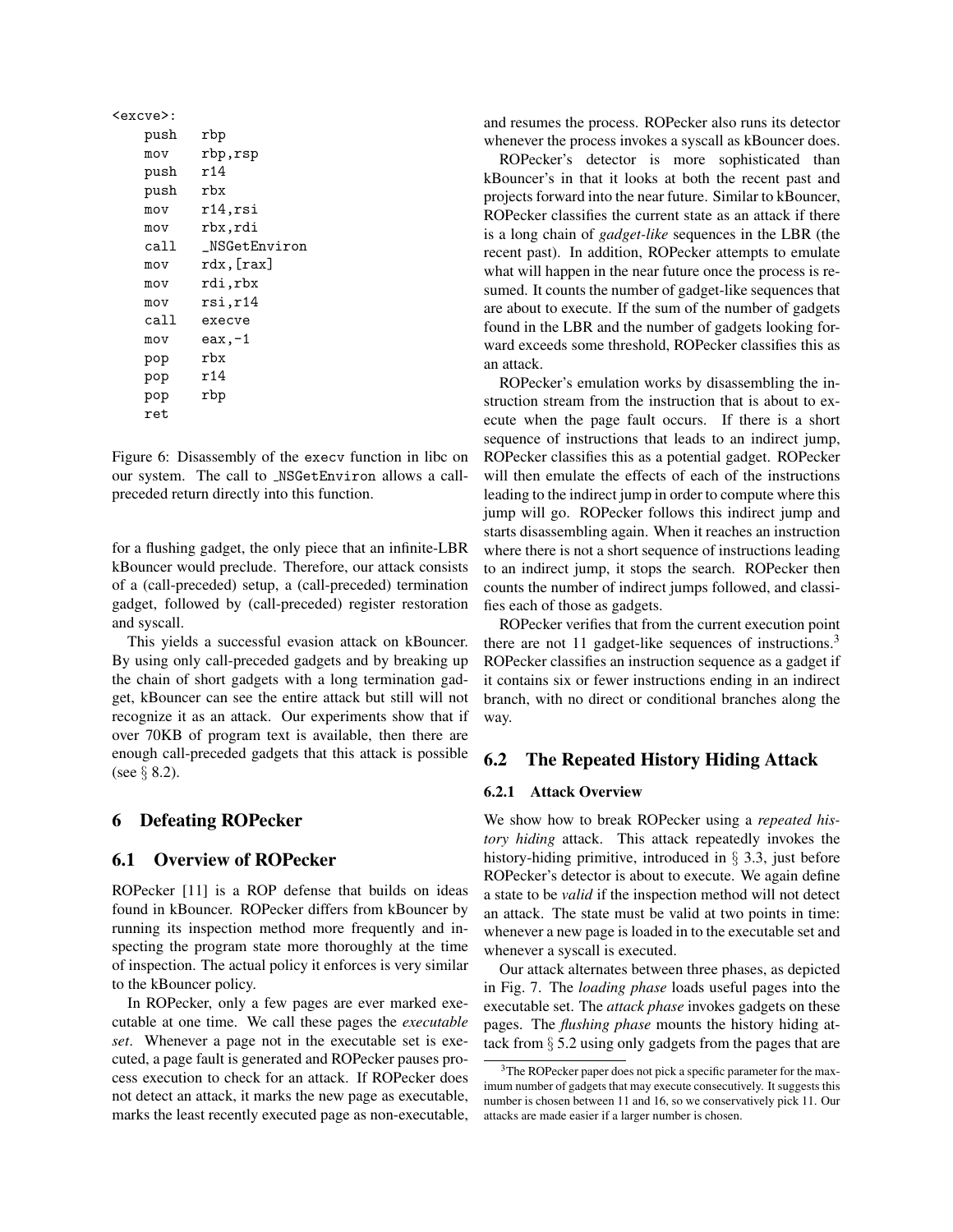

Figure 7: An overview of the repeated history hiding attack on ROPecker. Ln gadgets load page n. Lt loads the termination gadget. Gn invokes a gadget on page n. F is a short flushing gadget, and T is a long termination gadget.

in the executable set. We may need to execute each of these three phases multiple times to achieve our goal. We conclude with one final step which actually issues the desired syscall after restoring the required state. Because we use only gadgets in the executable set during each attack phase, ROPecker's detector will execute only when new pages are loaded, which allows us to reason about what will be visible to ROPecker.

#### 6.2.2 Attack Phases

Initialization. Prior to our attack, we insert a termination gadget, which will stop ROPecker from looking further back in the LBR. This long termination gadget is identical to the one used in the kBouncer attacks. This ensures that when ROPecker next runs, it will not count any functions on the call stack prior to initialization as gadgets.

Loading Phase. We load useful pages into the executable set by invoking a page load gadget on each page we want added to the executable set. A *page load gadget* is any call-preceded gadget on that page, which has two properties: first, it must leave the attacker with control of the instruction flow; and second, it must not crash the process. These two requirements are not difficult to meet: any useful gadget is also a page load gadget. The ROPecker detector will run immediately before each page load gadget is invoked. After invoking each set of page load gadgets we call the termination gadget to prevent the detector from looking forward any farther into the future.

ROPecker will not detect an attack because each sequence of page load gadgets is immediately preceded and followed by a termination gadget. When a page fault occurs, ROPecker will count the number of visible gadgets looking backwards in the LBR and forwards as far as it can see. Looking backwards will stop at preceding termination gadget, and looking forward will stop at the subsequent termination gadget. Thus, ROPecker will count the number of page load gadgets. By limiting the number of consecutive page load gadgets, the attacker can evade detection during this phase.

Attack Phase. Now that the useful pages have been loaded, we can use any gadgets on these pages to mount an attack, ignoring any defense which may be running. As long as we use only gadgets on these pages, the defense will never trigger.

Recall that these three phases are repeatedly executed, so no one attack phase needs to perform the entire attack. Instead, the attack can be distributed among multiple attack phases, making each one simpler.

History Hiding. After invoking gadgets on these pages, we now use the history flushing primitive before the detection method next runs. We use the same method we applied against kBouncer to clear the LBR. In particular, we invoke a short flushing gadget enough times to fill the LBR with innocuous entries, then invoke the long termination gadget (which was loaded previously). When the ROPecker detector next runs, it will see no attack prior to this point in time.

#### 6.2.3 Segmenting the Attack Payload

When mounting this attack, we must carefully pick which tasks to perform during each attack step. Because the flushing and termination gadgets clobber some register state between each attack step, it is important to pick small independent operations for each step of the attack.

For any given attack, it may not be possible to modify it to work as an attack which bypasses ROPecker. Instead, attacks must be formed with ROPecker in mind. Each step in the attack must be constructed to use only a limited number of gadgets, so that its work can be saved before loading in a new set of gadgets.

Often, we start by computing the address of the desired libc function we wish to call (e.g., mprotect) either by adding a constant to the address of some other function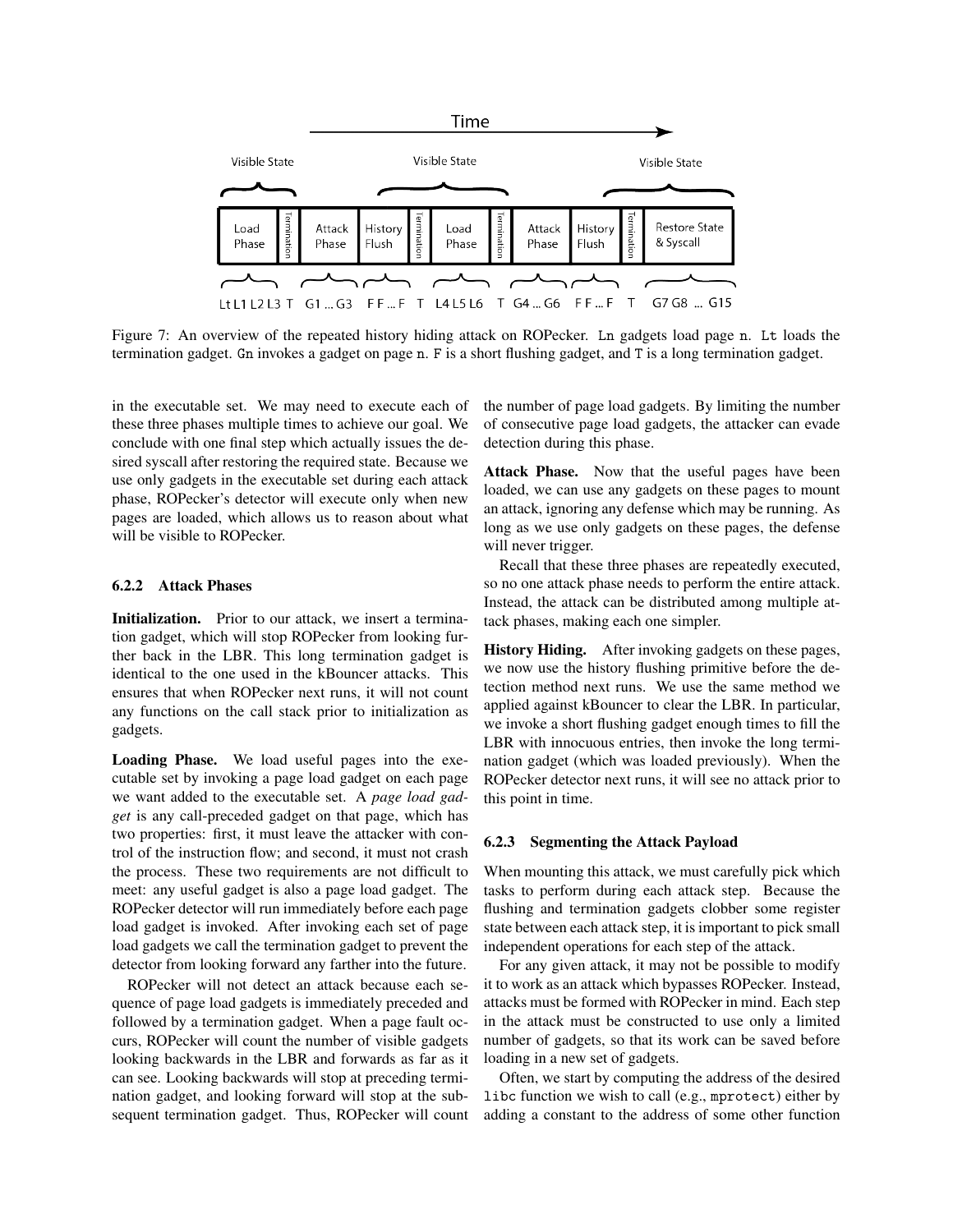in libc, or by loading it directly. We store the result in memory. In the next attack step, we compute the address of the page we wish to mark as executable (typically on the stack). We continue in this way, computing any other needed constants in separate attack steps. We then restore register values and call mprotect on the desired page. Finally we can execute a traditional payload with data we have written to this page.

#### 6.2.4 Selecting Pages to Load

Since the executable set can contain only a few pages at one time, we must choose these pages with care. The naive approach is to select each page to load for one useful gadget on that page, and call each gadget exactly once. We have found that this simple method works well in practice in most cases. Because the flushing and termination gadgets may clobber a few registers, we may need reserve one or two of those gadgets to load and save registers to memory, so that a task can be partially completed in one attack step.

A more advanced method is to pick pages that contain multiple gadgets. In our evaluation, we found that in practice there tend to be many "useful" gadgets on the average page. Thus, by selecting the pages carefully, we can find pages with enough useful gadgets. This is enough that we can attack ROPecker even when the size of its executable set is limited to just one or two pages.

### 6.2.5 Issuing the Syscall

Once we have executed sufficient load/attack phases to set up the state of the process, we append one final step to actually issue the desired syscall. This step is not executed multiple times: it is done only once at the very end.

During this step, we flush history, invoke the termination gadget, and then issue the syscall using one of the three methods from  $\S$  5.2.6. We perform this step using at most 10 gadget invocations so that ROPecker will not detect an attack when it examines the LBR at the syscall.

Conveniently, it is possible to use any gadget in the entire binary during this step, even if it is not contained within the executable set. No page loading gadgets are needed. This works because there will be at most 10 gadgets between the termination gadget and the syscall. Thus, even though ROPecker's detector may run during this step (if we use a gadget that's not in the executable set), its count of the number of gadgets will be below 11, the threshold for detecting an attack.

Note that, in particular, an attack which requires fewer than ten gadgets to execute can skip the load/attack phases and directly issue the syscall in this way.

# 6.3 The Evasion Attack

We now present the ROPecker evasion attack, an alternate attack that would break ROPecker even if the size of the executable set were reduced to just *one* page. As a side benefit, in our experience the evasion attack makes it easier to automate attacks in practice than the repeated history hiding attack of § 6.2.

At a high level, the idea is that we will let ROPecker inspect the execution of our attack at arbitrary points in time. We ensure that no matter when its detector runs, it will never detect an attack. We achieve this through an evasion attack similar to the one presented on kBouncer  $(\S 5.3)$ .

The ROPecker evasion attack works by inserting a termination gadget in between every ten useful gadgets. When the detector runs, it will check forward and backward to count the number of gadgets in use; there will be fewer than 11 gadgets, the threshold for detection, so ROPecker will not detect the attack.

The authors of ROPecker note that this attack may be possible in  $\S$  VII(b) of their paper [11]. They propose a mitigation for such an attack. We show that even their mitigation is broken.

The ROPecker mitigation. ROPecker detects an attack if there are more than ten consecutive gadgets. The extended version of ROPecker records how many gadgets existed in previous runs of the detector. It detects an attack if the number of gadgets which executed in the last *T* runs is larger than some threshold. While it is possible for there to be 10 sequential gadget-like returns in benign program execution, it is unlikely for there to be 10 sequential gadget-like returns *T times in a row*.

Conceptually, this is analogous to running the detection mechanism both forwards and backwards, allowing up to  $T - 1$  long gadgets before stopping the search. An attack is detected if the number of gadgets found by this extended search is greater than some threshold.

This defense *does not* help against our repeated history hiding attack. In that attack, ROPecker only ever sees as many gadgets as pages that are being loaded. This constant is usually very small (e.g., two or four). The ROPecker authors observed that benign execution does occasionally execute four sequential gadget-like chains (with frequency 0.58%). This frequency is large enough that signaling an attack if there are four gadgets repeated three times would cause too many false positives.

Breaking the mitigation. The extended version of ROPecker can be broken by a simple modification of our evasion attack: instead of invoking the termination gadget once, invoke it *T* times in a row. We alternate making one step of useful progress (with ten useful gadgets) with invoking the termination gadget *T* times. This prevents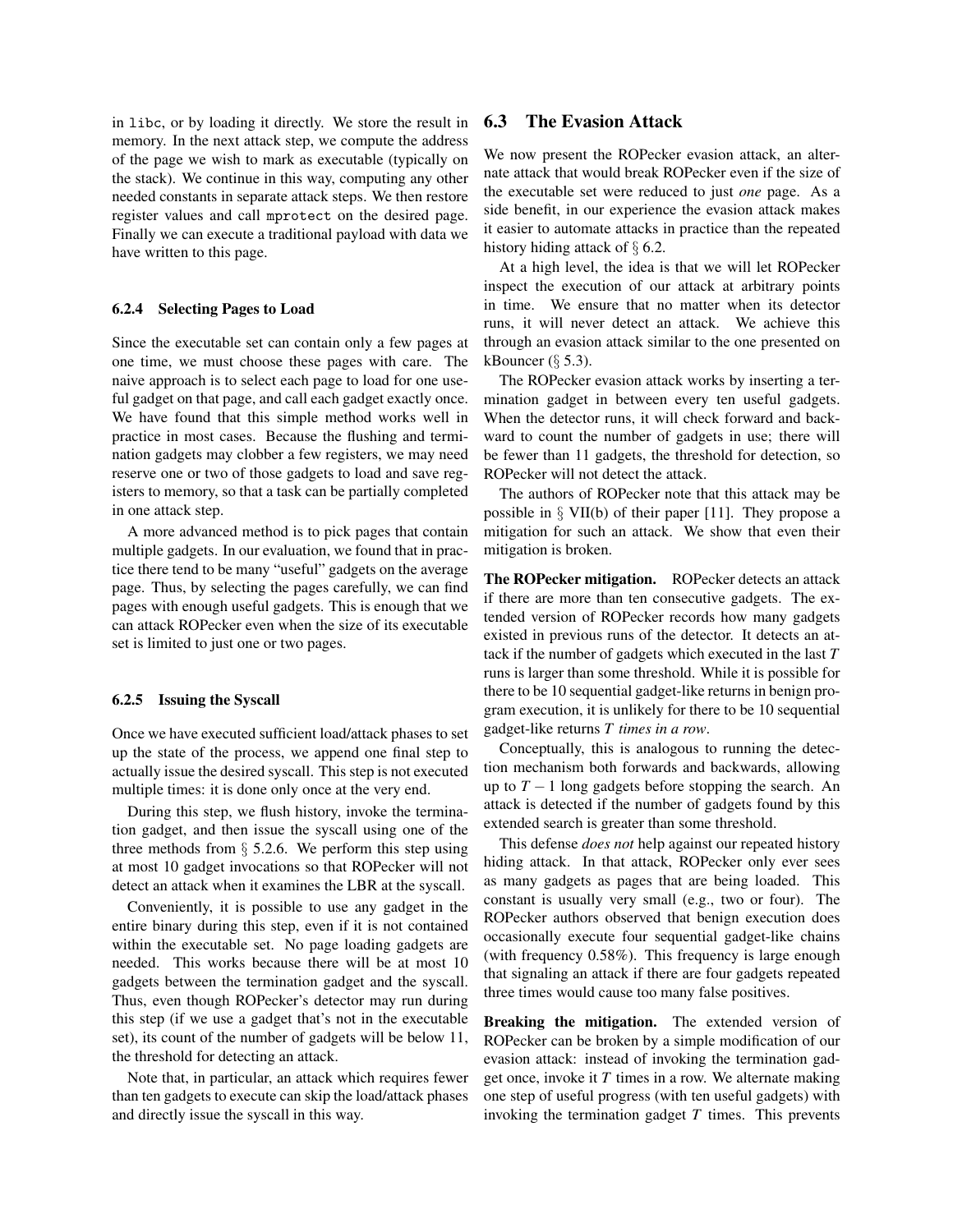ROPecker from detecting consecutive long chains of gadgets. Instead, it sees a long chain followed by several short chains, which will not trigger the defense.

Practicality. One might wonder whether evasion attacks are practical. If, between every ten useful operations, we must potentially destroy our progress, can we achieve any useful computation?

We found it is still possible to perform useful tasks even when inserting a termination gadget (or, potentially multiple termination gadgets) in between every ten useful gadget (see  $\S$  8.3). We save register state to memory before each termination gadget and restore it afterwards. It is only necessary to save and restore registers that are both clobbered by the termination gadget and used by the rest of our attack. In our experience, it is often possible to find termination gadgets that only clobber one or two registers. This allows for many gadgets that make forward progress, with a few dedicated to saving and restoring state.

# 6.4 Attack Comparison

These two attacks are useful in different circumstances. The most important difference is when the detection mechanism runs. In repeated history hiding, the detection only ever runs after a history flush, and so the defender can never even see what the attacker is doing. In the evasion attack, the defender is continuously monitoring the attack progress. This leads to the key distinction between the two attacks. In repeated history hiding, we have a very limited set of gadgets, but may use them an unbounded number of times before flushing. In the evasion attack, we have all of the gadgets in the program available to us, but must flush every ten gadgets.

# 7 Fixable Attacks on ROPecker

We now discuss several ways in which ROPecker is broken that our attack does not rely on. That is, the attacks discussed in the previous sections work *even if we improve ROPecker's detection mechanisms* to prevent each of the following specific attacks. We believe these modifications are possible, and it is only the engineering difficulties of obtaining a low overhead that explains why they are not currently implemented. Because of this, we do not base our previous attack on these fixable implementation issues.

Gadget definition does not allow any branches. ROPecker's definition of a gadget is overly specific and does not allow gadgets to contain either direct or conditional branches. In comparison, we have found that kBouncer's definition of a gadget is strong: it is difficult to find gadgets of length twenty or more that perform useful computation.

ROPecker's choice to not follow any direct or conditional branches is a flaw that, while allowing for a more efficient implementation, makes exploitation nearly trivial. This decision allows an attacker to flush the LBR, and to stop the forward-inspection algorithm, with a noop-like gadget that jumps directly to a return instruction. This form of gadget is pervasive in program binaries and allows for a much simpler termination gadget that does not clobber any register state.

In fact, when evaluating the practicality of our attacks on kBouncer *before becoming aware of ROPecker*, nearly all of our exploits contained at least one *useful* gadget that would not be classified as a gadget by ROPecker's definition.

Gadget chain threshold is too short. ROPecker's choice to define gadgets as being a sequence of six or fewer instructions makes it nearly trivial to find gadgets that have a predictable behavior while still being classified as a non-gadget by ROPecker. For example, on 64 bit systems, the gadget consisting of popping off registers r10 through r15 followed by a ret is seven instructions long: not only is this a useful gadget, it is very common. ROPecker's failure to recognize it as a gadget is a serious limitation of ROPecker.

The set of risky system calls is not complete. ROPecker's set of *risky system calls* is too limited and needs to be updated to more closely match those used in kBouncer. Because ROPecker is designed for Linux and kBouncer for Windows, we cannot simply replace one with the other. However, other than performance reasons, there is no reason to not defend all system calls.

## 8 Evaluation

The attacks discussed in the previous sections are practical. We evaluate these attacks by modify real-world exploits, as well as by demonstrating that only 70KB of code is needed to mount purely call-preceded attacks.

# 8.1 Our Tool

We built a tool to assist our efforts in finding attacks on real-world exploits. It does not automatically break either of these two defenses, but assists in finding useful gadgets. We wrote our tool as a 1K line Python program. It takes as input a disassembled object file (from objdump), and therefore only inspects *intended* instruction sequences: even though there may be unintended instruction sequences which are call-preceded, we ignore these.<sup>4</sup>

<sup>4</sup>Even though ROPecker does not enforce gadgets are call-preceded, we still use this tool to evaluate ROPecker, as we find it is sufficient to identify useful sequences.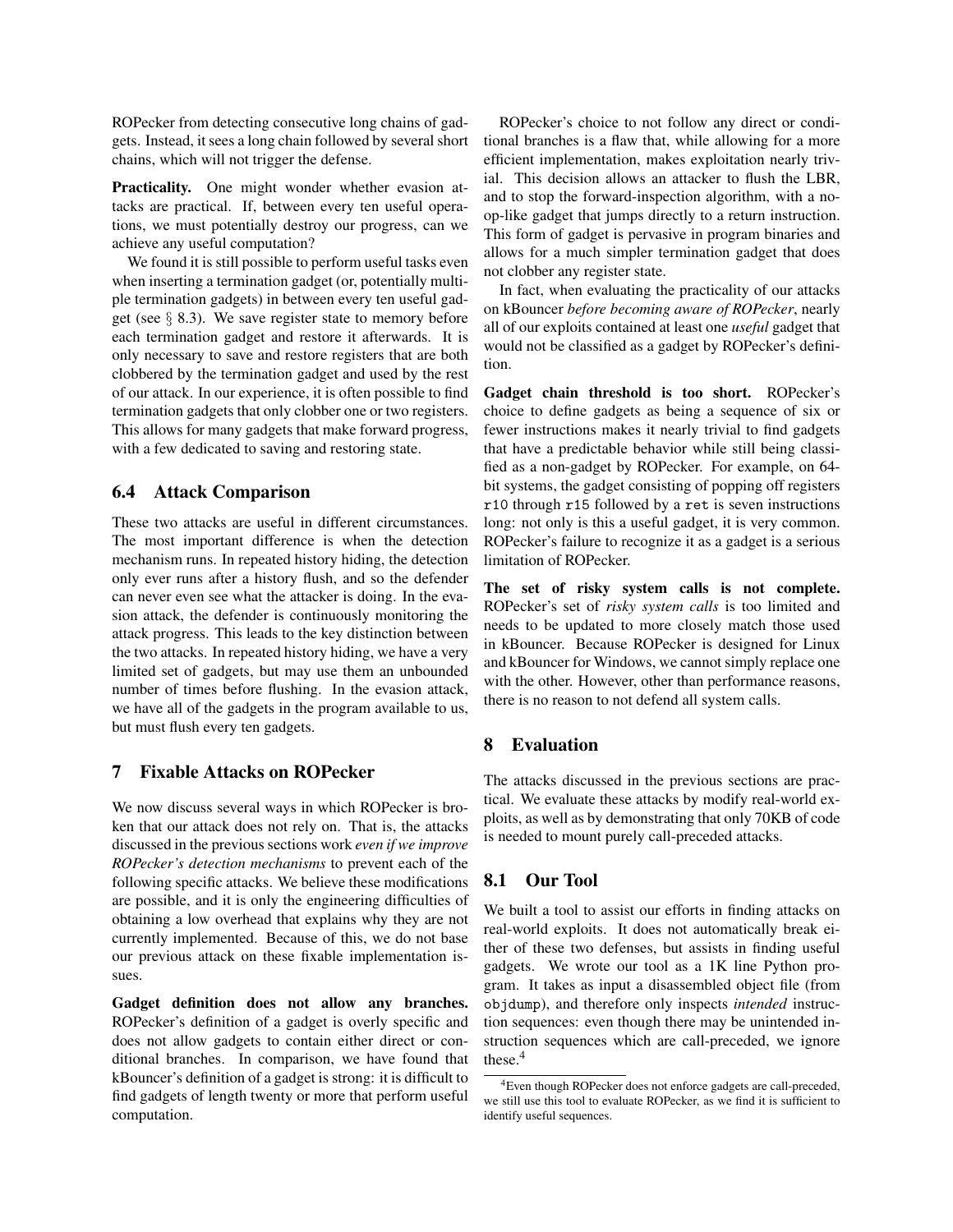| <b>Binary</b>  | <b>Setup</b> | Flush | Syscall        |
|----------------|--------------|-------|----------------|
| diff           | 8            | 3     | 2              |
| grops          | 4            | 3     | 4              |
| lsof           | 12           | 2     | $3*$           |
| ltrace         | 4            | 2     | $\mathfrak{D}$ |
| grub-mkimage   | 4            | 4     | 3              |
| strace         | 17           | 4     | $2*$           |
| pic            | 11           | 2     | 3              |
| apt-get        | 14           | 3     | $2*$           |
| info           | 13           | 3     | $3*$           |
| apt-ftparchive |              | 3     | $\mathfrak{D}$ |

Table 1: The number of gadgets for the three steps in our kBouncer attack for binaries from /usr/bin/. Entries marked with an asterisk have success probability of ≥ 99.99%, the rest with 100%.

Our tool first enumerates all potential call-preceded gadgets. We implemented a simple symbolic execution framework to determine the effects of each of these potential gadgets. This system is not complete, but it models some of the effects of many common instructions.<sup>5</sup> It computes and outputs the path constraints that must hold to follow the conditional branches in a gadget. It also outputs the list of modified memory locations, accessed memory locations, and the new values of updated registers at the end of execution.

The tool returns a list of gadgets sorted by ease of use: gadgets with fewer conditional branches and fewer memory locations which must be valid rise to the top. Each gadget is marked with a hint on how it might be useful (e.g., that the gadget is a memory-load gadget, or that it computes the sum of two registers). It also provides us with a list of termination gadgets, sorted by ease of use and the number of other registers they clobber.

## 8.2 Fully Call-Preceded Attacks

How practical are fully call-preceded ROP attacks? Our measurements indicate that they are quite practical. The Q ROP compiler [26] is able to mount a ROP attack in 80% of binaries over 20KB in size. Given that only 6% of gadgets Q finds are call-preceded, we would expect that with 333KB of binary, we could achieve similar results. We actually found that it is possible to exploit 10 out of 10 programs we analyzed of size 70KB or larger.

We analyzed 10 binaries from /usr/bin on Ubuntu

12.04. In particular, we selected the first 10 binaries that have ASLR disabled and have more than 20k instructions (70KB binary size). In all 10 cases, we were able to find enough gadgets to mount a fully call-preceded history hiding ROP attack on kBouncer. Table 1 shows, for each of these ten binaries, the number of gadgets used for in each of the three phases of our ROP attack. Attacks marked with an asterisk have a success probability of  $\geq 99.99\%$ due to the possibility of a module crossing a 32-bit boundary. All other attacks have a 100% success probability.

In each of these binaries, we use only the code present in the actual binary, not any other linked libraries. We are not arguing that these binaries are vulnerable to attack; we are only attempting to determine how much program text is required to mount fully call-preceded attacks.

We believe there to be two main reasons why we were so successful. First, we manually analyzed these binaries in order to construct a ROP attack, whereas Q is an automated tool. However, given Q's sophisticated analysis, we do not believe this accounts for all of the difference. We suspect that even though only 6% of gadgets are callpreceded, they have more diversity and thus are disproportionately likely to cover the space of different kinds of gadgets that are needed.

### 8.3 Modifying Real-World Exploits

We now evaluate the difficulty of modifying real-world exploits to bypass both kBouncer and ROPecker. To choose our exploits, we pick the ROP attacks that were shown to be prevented by kBouncer and ROPecker.

For kBouncer, we show how all four of these attacks can be modified so kBouncer will not detect them.

We finally modify the one real-world exploit which ROPecker is shown to prevent to bypass ROPecker.

#### 8.3.1 kBouncer Exploits

We modified four real-world exploits to bypass kBouncer. None of the modifications to these exploits took us significant effort. Once we were able to reproduce the exploit on our machine, each exploit took under half of a day's worth of work to make it bypass kBouncer. Given the long and difficult exploitation development process, we do not think this is meaningfully harder, especially for well-trained exploit developers.

MPlayer Lite r33063. This program [19] had a stackbased buffer overflow vulnerability, which was exploited by overwriting the SEH pointer [20]. The avcodec-52.dll does not have ASLR enabled. This dll is 10MB, and contains plenty of gadgets: there were 748 potential termination gadgets with two or fewer conditional branches. The first of these that we tried worked, and was given previously in Fig. 3(b).

<sup>5</sup>The most important deficiencies in our tool are as follows: we implement only the thirty most-used instructions (covering 99% of instructions used in our binaries), we ignore segment registers, we do not track several of the flags set by instructions, and we do not properly handle referencing variable register widths. Despite this, we have found our tool to be accurate in the vast majority of cases.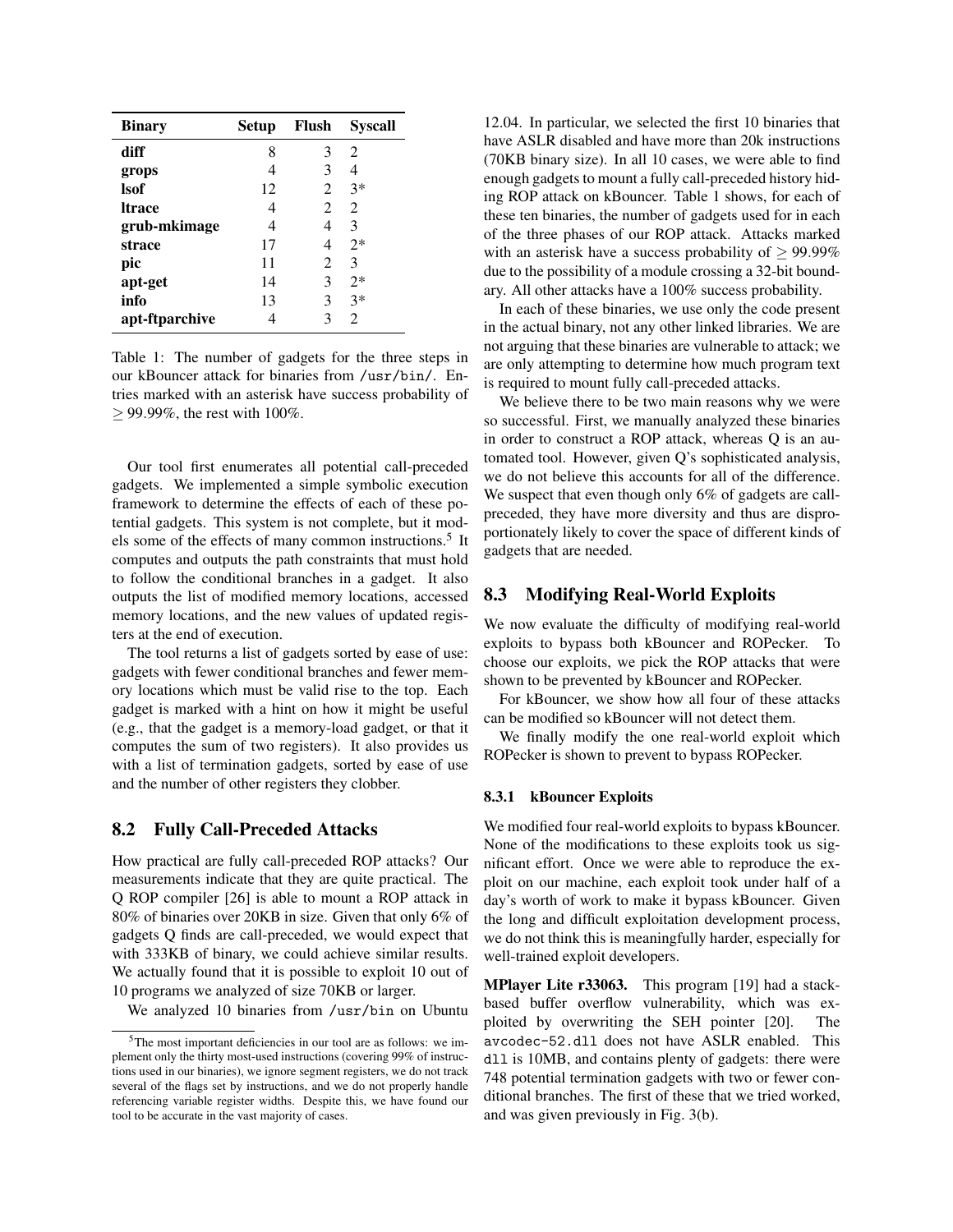Adobe Reader 9.3.4. This Adobe Reader exploit uses a sophisticated JavaScript vulnerability and was built on the Metasploit framework [1]. This exploit relied on icucnv36.dll having ASLR disabled. This dll is 10MB and has 130 available termination gadgets with two or fewer conditional branches. We created a ROP chain to call VirtualProtect on a page and verified that code on this page in memory could be executed.

Adobe Flash 11.3.300. An integer overflow caused this vulnerability in Adobe Flash. This exploit was also built with the Metasploit framework [2]. The exploit relied on msvcr71.dll having ASLR disabled. This dll is 300KB and has 64 available termination gadgets. In this exploit, we were able to successfully change a page to be executable and spawn another process.

Internet Explorer 8. The final exploit we modified was in IE8 and also used Metasploit [3]. This exploit was the most difficult for us to modify, and required a manual stack-pivot to a controlled location so that we could invoke VirtualProtect in a call-preceded manner. We relied again on msvcr71.dll to spawn another process.

### 8.3.2 ROPecker Exploits

ROPecker was built as a Linux kernel module and was shown to stop two exploits. One of these two exploits by the authors is to exploit a 20-line example C program with a trivial stack overflow from ROPEME [17]. The other exploit is a real-world exploit in *hteditor*, which has a published vulnerability [33] they verified they defend against. Because they only evaluate their defense on one binary, we have only this one binary to demonstrate our attack on. We evaluate our two methods of attack (repeated history hiding and evasion attacks) on this binary.

The public vulnerability disclosure included an exploitable version of the *hteditor* source. We downloaded this and compiled it for our system with stack protection disabled, as we want to test how well ROPecker defends against attack, not how well stack canaries work.

Evasion attack. We successfully mounted an evasion attack on hteditor. Our exploit required 12 gadgets. We split the attack into two 10-gadget segments, with the second segment calling execv by overwriting the GOT entry for strlen and finding a call-preceded intended call to it.

Repeated history hiding attack. We successfully mounted a repeated history hiding attack on hteditor assuming four pages in the executable set. Our attack consisted of three phases. In the first two phases we computed the address of execv, and in the third we called it. In the first phase, we were able to use a gadget twice that we loaded once.

# 9 Related Work

Randomization-based approaches. Address Space Layout Randomization (ASLR) and Address Obfuscation [5] were first introduced to make it more difficult to inject shellcode, and were later applied to the text segment to prevent ROP attacks. Shacham et al. demonstrated a de-randomization attack [28] on PaX ASLR.

Address Space Layout Permutation (ASLP) [16] is similar in many ways to ASLR but provides higher entropy by permuting the locations of functions. Other defenses extends this further by randomizing the addresses of individual instructions [15, 31]. Another technique replaces short sequences of instructions with alternate, functionally-identical, equal-length sequence, hindering an attacker's ability to use unintended gadgets [22]. A recent just-in-time code reuse attack [29] compiles ROP on the fly to bypass ASLR.

Control-Flow Integrity (CFI). Abadi et al. introduced control-flow integrity (CFI) [4] as a method of preventing attacks by restricting jump, call, and return instructions to follow the statically-determined control-flow graph of the program. Due to the difficulty of obtaining a precise control-flow graph of the program, many defenses choose instead to enforce a less precise policy. Often, this policy simply requires that returns be call-preceded, and indirect calls point to the beginning of functions [34, 6, 32].

The attacks presented in this paper show these CFI based defenses are weaker than previously thought. Since call-preceded ROP is possible, most of these defenses can be broken with that technique alone. Concurrent to this work, a detailed examination of attacks on many CFIbased schemes came to this same conclusion [14].

Runtime defenses. There are many other types of defenses that can best be described as runtime defenses. DROP [9] monitors the runtime behavior of the process and, nearly identically to ROPecker, if there is a long consecutive sequence of returns, each of which contain fewer than a fixed length, the program is killed. Our work in this paper constitutes a total break of DROP. ROPGuard [13] contains several heuristics to detect ROP attacks. One of these is the call-preceded defense introduced earlier. ROPdefender [12] implements a shadow-stack and verifies that all returns exist somewhere on the shadow-stack. Our work does not apply to shadow-stack defenses.

Recompilation-based defenses. Other defenses rely on recompilation to remove gadget from the compiled binary. G-Free [21] does this by removing unintended return instructions and encrypting return addresses, so that retgadgets become nearly impossible to use. The return-less kernel [18] entirely removes the c3 byte (the opcode of ret) from all instructions, and replaces valid returns with a lookup into a table containing the valid return sites.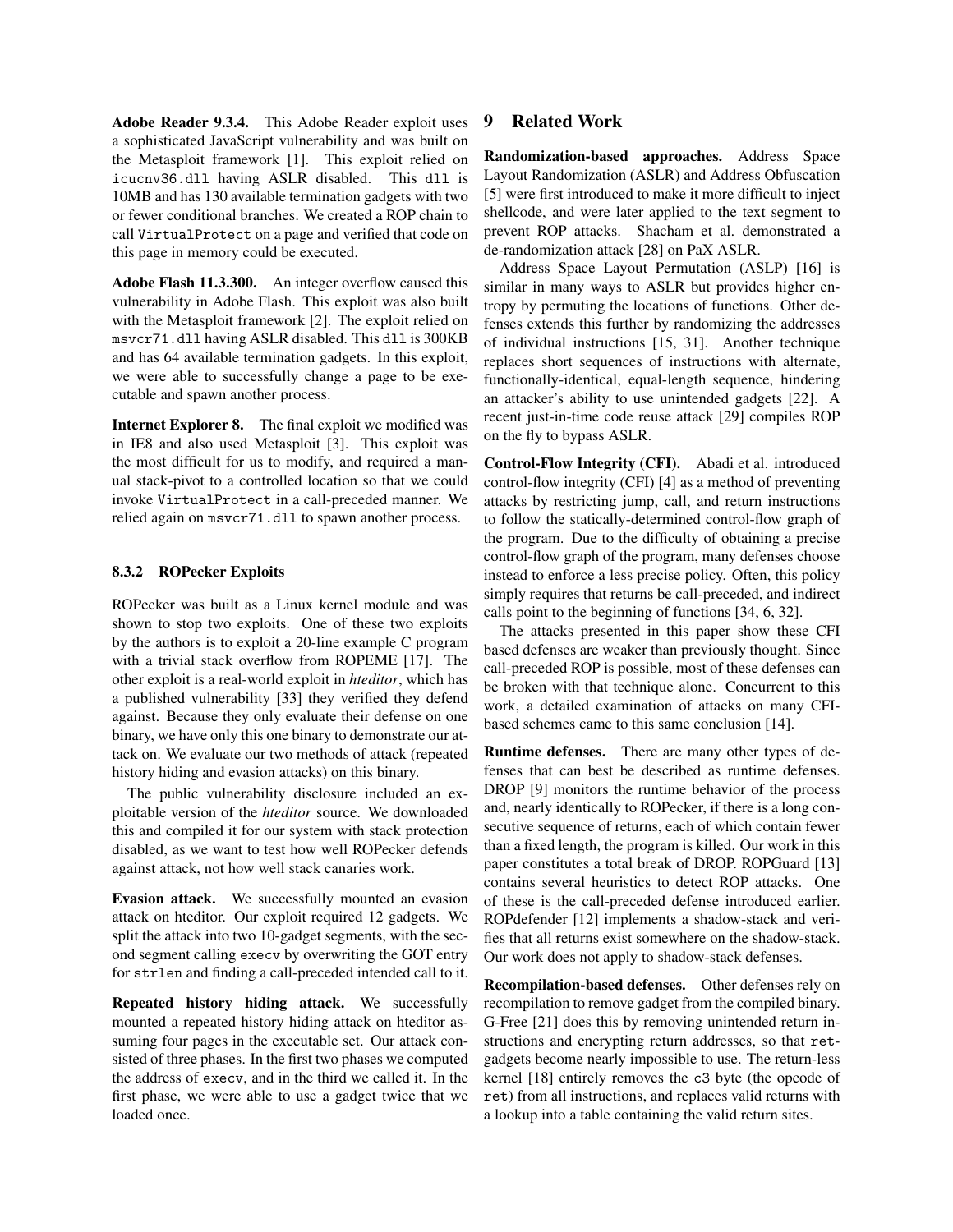## 10 Conclusion

In this paper, we have presented three building blocks for ROP attacks that allow us to break two state-of-theart ROP defenses. We demonstrate the practicality of our attacks by modifying real-world exploits to bypass these defenses.

More broadly, our work disproves two pieces of conventional wisdom: that ROP attacks only consist of short gadgets, and that ROP attacks cannot be effectively mounted in call-preceded manner.

Future defenses must take care to guard against attacks similar to ours. Specifically, we suggest two particular requirements for future defenses. First, defenses should argue either that they can inspect all relevant past history or, if they have a limited history, that their limited view of history cannot be effectively cleared out by an attacker. Second, defenses that defend against one specific aspect of ROP must argue that is a *necessary* component of one.

We believe an important open research question is to determine what properties are truly *fundamental* about ROP attacks that are different than typical program execution. We hope future work will explore how these fundamental differences can be exploited to create generalpurpose defenses.

## Acknowledgments

We gratefully acknowledge Matthias Payer, Michael Mc-Coyd, Thurston Dang, and the anonymous reviewers for their helpful feedback. This research was supported by Intel through the ISTC for Secure Computing, by the AFOSR under MURI award FA9550-12-1-0040 and MURI award FA9550-09-1-0539, and by the National Science Foundation under grant CCF-0424422.

### References

- [1] Adobe CoolType SING Table "uniqueName" Stack Buffer Overflow. http://www.rapid7.com/db/modules/exploit/ windows/browser/adobe\_cooltype\_sing.
- [2] Adobe Flash Player 11.3 Kern Table Parsing Integer Overflow. http://www.rapid7.com/db/modules/exploit/windows/ browser/adobe\_flash\_otf\_font.
- [3] Microsoft Internet Explorer CButton Object Use-After-Free Vulnerability. https://www.rapid7.com/db/modules/ exploit/windows/browser/ie\_cbutton\_uaf.
- [4] Martín Abadi, Mihai Budiu, Ulfar Erlingsson, and Jay Ligatti. Control-flow integrity. In *Proceedings of the 12th ACM conference on Computer and communications security*, pages 340–353. ACM, 2005.
- [5] Sandeep Bhatkar, Daniel C DuVarney, and Ron Sekar. Address obfuscation: An efficient approach to combat a broad range of memory error exploits. In *Proceedings of the 12th USENIX security symposium*, volume 120, 2003.
- [6] Tyler Bletsch, Xuxian Jiang, and Vince Freeh. Mitigating codereuse attacks with control-flow locking. In *Proceedings of the 27th Annual Computer Security Applications Conference*, pages 353– 362. ACM, 2011.
- [7] Erik Buchanan, Ryan Roemer, Hovav Shacham, and Stefan Savage. When good instructions go bad: generalizing return-oriented programming to RISC. In *Proceedings of the 15th ACM conference on Computer and communications security*, pages 27–38. ACM, 2008.
- [8] Stephen Checkoway, Lucas Davi, Alexandra Dmitrienko, Ahmad-Reza Sadeghi, Hovav Shacham, and Marcel Winandy. Returnoriented programming without returns. In *Proceedings of the 17th ACM conference on Computer and communications security*, pages 559–572. ACM, 2010.
- [9] Ping Chen, Hai Xiao, Xiaobin Shen, Xinchun Yin, Bing Mao, and Li Xie. DROP: Detecting return-oriented programming malicious code. In *Information Systems Security*, pages 163–177. Springer, 2009.
- [10] Shuo Chen, Jun Xu, Emre C Sezer, Prachi Gauriar, and Ravishankar K Iyer. Non-control-data attacks are realistic threats. In *Proceedings of the 14th conference on USENIX Security Symposium*, volume 14, pages 12–12, 2005.
- [11] Yueqiang Cheng, Zongwei Zhou, Miao Yu, Xuhua Ding, and Robert H Deng. ROPecker: A generic and practical approach for defending against rop attacks. NDSS14, 2014.
- [12] Lucas Davi, Ahmad-Reza Sadeghi, and Marcel Winandy. ROPdefender: A detection tool to defend against return-oriented programming attacks. In *Proceedings of the 6th ACM Symposium on Information, Computer and Communications Security*, pages 40–51. ACM, 2011.
- [13] Ivan Fratric and Elias Bachaalany. ROPGuard. http://code. google.com/p/ropguard/.
- [14] Enes Göktas, Elias Athanasopoulos, Herbert Bos, and Gerogios Portokalidis. Out of control: Overcoming control-flow integrity. In *IEEE S&P*, 2014.
- [15] Jason Hiser, Anh Nguyen-Tuong, Michele Co, Matthew Hall, and Jack W Davidson. ILR: Where'd my gadgets go? In *Security and Privacy (SP), 2012 IEEE Symposium on*, pages 571–585. IEEE, 2012.
- [16] Chongkyung Kil, Jinsuk Jim, Christopher Bookholt, Jun Xu, and Peng Ning. Address space layout permutation (ASLP): Towards fine-grained randomization of commodity software. In *Computer Security Applications Conference, 2006. ACSAC'06. 22nd Annual*, pages 339–348. IEEE, 2006.
- [17] Long Le. Payload already inside: Data re-use for ROP exploits. *Black Hat USA*, 2010.
- [18] Jinku Li, Zhi Wang, Xuxian Jiang, Michael Grace, and Sina Bahram. Defeating return-oriented rootkits with return-less kernels. In *Proceedings of the 5th European conference on Computer systems*, pages 195–208. ACM, 2010.
- [19] Nate M. MPlayer (r33064 Lite) Buffer Overflow + ROP exploit. http://www.exploit-db.com/exploits/17124/.
- [20] Brian Mariani. Structured exception handler exploitation. http://www.exploit-db.com/wp-content/themes/ exploit/docs/17505.pdf.
- [21] Kaan Onarlioglu, Leyla Bilge, Andrea Lanzi, Davide Balzarotti, and Engin Kirda. G-Free: defeating return-oriented programming through gadget-less binaries. In *Proceedings of the 26th Annual Computer Security Applications Conference*, pages 49–58. ACM, 2010.